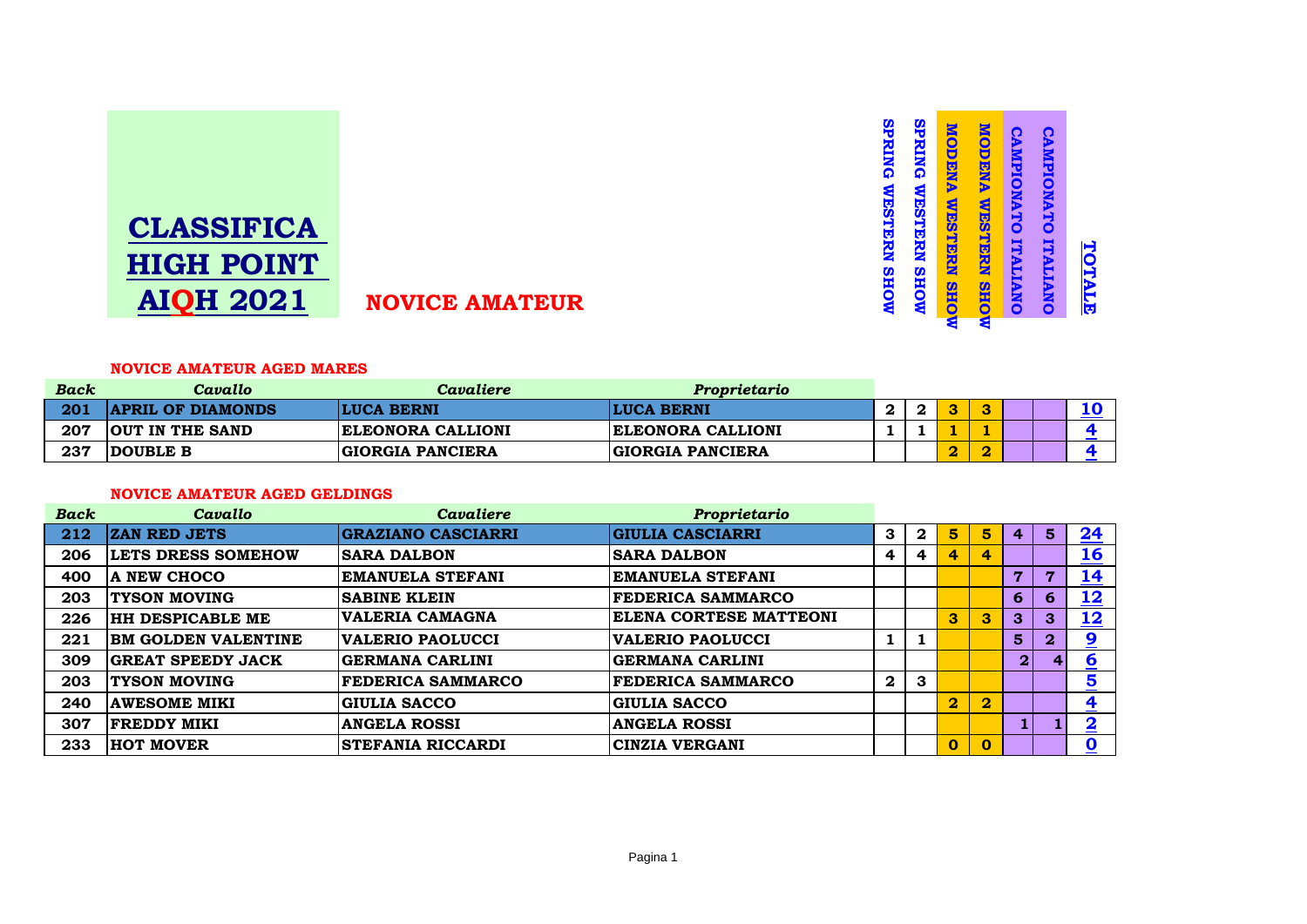#### **NOVICE AMATEUR SHOWMANSHIP**

| <b>Back</b> | Cavallo                    | <b>Cavaliere</b>          | Proprietario              |                         |              |                         |                         |                |                |                         |
|-------------|----------------------------|---------------------------|---------------------------|-------------------------|--------------|-------------------------|-------------------------|----------------|----------------|-------------------------|
| 207         | <b>OUT IN THE SAND</b>     | <b>ELEONORA CALLIONI</b>  | <b>ELEONORA CALLIONI</b>  | $\mathbf 7$             | 7            | 4                       | 4                       |                |                | 22                      |
| 206         | <b>LETS DRESS SOMEHOW</b>  | <b>SARA DALBON</b>        | <b>ISARA DALBON</b>       | 5                       | 3            | 3                       | 3                       |                |                | <u> 14</u>              |
| 218         | <b>BLAZE ME ON</b>         | <b>MICHELA ZANOTTI</b>    | <b>MICHELA ZANOTTI</b>    | 6                       | 6            |                         |                         |                |                | <u> 12</u>              |
| 400         | A NEW CHOCO                | <b>EMANUELA STEFANI</b>   | <b>EMANUELA STEFANI</b>   |                         |              |                         |                         | $5^{\prime}$   | $5\phantom{1}$ | <u> 10</u>              |
| 198         | <b>DRESS UP DOLL</b>       | <b>PAOLA CUSATELLI</b>    | <b>PAOLA CUSATELLI</b>    | $\mathbf{2}$            | $\mathbf{2}$ |                         |                         | 2 <sup>1</sup> | 3              | $\overline{\mathbf{2}}$ |
| 221         | <b>BM GOLDEN VALENTINE</b> | VALERIO PAOLUCCI          | <b>VALERIO PAOLUCCI</b>   | 3                       | 4            |                         |                         |                |                | $\overline{\mathbf{2}}$ |
| 219         | <b>FILLY VON VICKY</b>     | <b>ELEONORA BORDELLIN</b> | <b>ELEONORA BORDELLIN</b> | $\overline{\mathbf{4}}$ | 5            |                         |                         |                |                | $\overline{\mathbf{2}}$ |
| 202         | <b>INEW EMOTIONS</b>       | <b>MICHELA ZAGGIA</b>     | <b>MICHELA ZAGGIA</b>     |                         |              | $\overline{\mathbf{2}}$ | $\overline{\mathbf{2}}$ | 3 <sup>°</sup> | $\overline{2}$ | $\overline{\mathbf{2}}$ |
| 203         | <b>TYSON MOVING</b>        | <b>SABINE KLEIN</b>       | <b>FEDERICA SAMMARCO</b>  |                         |              |                         |                         | 4 <sup>1</sup> |                | 8                       |
| 203         | <b>TYSON MOVING</b>        | <b>FEDERICA SAMMARCO</b>  | <b>FEDERICA SAMMARCO</b>  |                         | L.           |                         |                         |                |                | $\overline{\mathbf{2}}$ |
| 237         | <b>DOUBLE B</b>            | <b>GIORGIA PANCIERA</b>   | <b>GIORGIA PANCIERA</b>   |                         |              |                         |                         |                |                | $\overline{\mathbf{2}}$ |

#### **NOVICE AMATEUR REINING**

| <b>Back</b> | Cavallo | <i>maliere</i> | $\boldsymbol{D}$ sense<br>rietario |  |  |  |  |
|-------------|---------|----------------|------------------------------------|--|--|--|--|
|             |         |                |                                    |  |  |  |  |

#### **NOVICE AMATEUR TRAIL**

| <b>Back</b> | Cavallo                   | <b>Cavaliere</b>          | Proprietario             |              |              |                |                         |                |                |                         |
|-------------|---------------------------|---------------------------|--------------------------|--------------|--------------|----------------|-------------------------|----------------|----------------|-------------------------|
| 206         | <b>LETS DRESS SOMEHOW</b> | <b>SARA DALBON</b>        | <b>SARA DALBON</b>       | 3            | 3            | 3              | 13                      |                |                | <u> 12</u>              |
| 202         | <b>NEW EMOTIONS</b>       | <b>MICHELA ZAGGIA</b>     | <b>MICHELA ZAGGIA</b>    |              |              | 4              |                         |                | $\overline{2}$ | <u> 11</u>              |
| 203         | <b>TYSON MOVING</b>       | <b>FEDERICA SAMMARCO</b>  | <b>FEDERICA SAMMARCO</b> | 5            | 5            |                |                         |                |                | <u>10</u>               |
| 207         | OUT IN THE SAND           | <b>ELEONORA CALLIONI</b>  | LAURA CRISTINI           | 4            | $\mathbf{2}$ |                | $\overline{\mathbf{2}}$ |                |                | 9                       |
| 400         | A NEW CHOCO               | <b>EMANUELA STEFANI</b>   | EMANUELA STEFANI         |              |              |                |                         | $\overline{4}$ | 4              | $\bullet$<br>O          |
| 203         | <b>TYSON MOVING</b>       | <b>SABINE KLEIN</b>       | <b>FEDERICA SAMMARCO</b> |              |              |                |                         | $\mathbf{3}$   | 3              | <u>6</u>                |
| 220         | <b>LOPIN TILL DARK</b>    | <b>ANASTASIA BURELLI</b>  | <b>ANASTASIA BURELLI</b> | $\mathbf{2}$ | 4            |                |                         |                |                | <u>6</u>                |
| 198         | <b>DRESS UP DOLL</b>      | <b>FRANCESCA SONZOGNO</b> | <b>PAOLA CUSATELLI</b>   |              |              |                |                         | $\overline{2}$ |                | $\overline{\mathbf{5}}$ |
| 237         | DOUBLE B                  | <b>GIORGIA PANCIERA</b>   | <b>GIORGIA PANCIERA</b>  |              |              | $\overline{2}$ |                         |                |                | 3                       |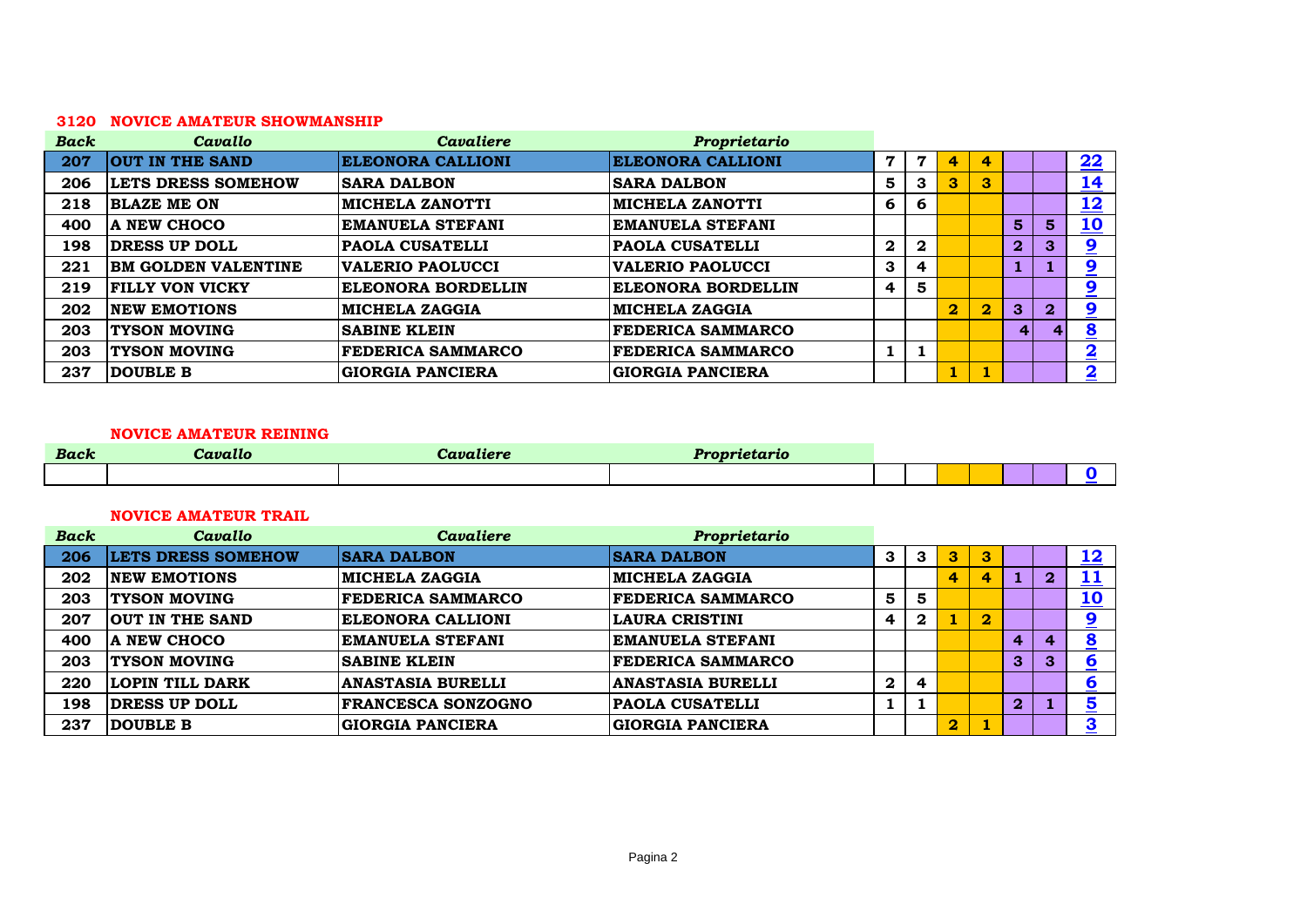#### **NOVICE AMATEUR HORSEMANSHIP**

| <b>Back</b> | Cavallo                    | Cavaliere                | Proprietario             |                  |          |                |                         |                |              |                               |
|-------------|----------------------------|--------------------------|--------------------------|------------------|----------|----------------|-------------------------|----------------|--------------|-------------------------------|
| 201         | <b>APRIL OF DIAMONDS</b>   | <b>LUCA BERNI</b>        | <b>LUCA BERNI</b>        | 4                | 4        |                |                         | 4              |              | <u>16</u>                     |
| 206         | <b>LETS DRESS SOMEHOW</b>  | <b>SARA DALBON</b>       | <b>SARA DALBON</b>       | 5                | 5        | $\overline{2}$ | $\mathbf{3}$            |                |              | $\overline{\mathbf{15}}$      |
| 203         | <b>TYSON MOVING</b>        | <b>SABINE KLEIN</b>      | <b>FEDERICA SAMMARCO</b> |                  |          |                |                         | 6              | O            | 12                            |
| 240         | <b>AWESOME ANTAR MIKI</b>  | <b>GIULIA SACCO</b>      | <b>GIULIA SACCO</b>      |                  |          | 3              | $\overline{\mathbf{2}}$ | $\mathbf{2}$   | $\mathbf{3}$ | <u>10</u>                     |
| 400         | <b>A NEW CHOCO</b>         | <b>EMANUELA STEFANI</b>  | <b>EMANUELA STEFANI</b>  |                  |          |                |                         | 5              | 5            | <u>10</u>                     |
| 202         | <b>INEW EMOTIONS</b>       | <b>MICHELA ZAGGIA</b>    | <b>MICHELA ZAGGIA</b>    |                  |          | 4              | 4                       |                |              | $\overline{\mathbf{8}}$       |
| 198         | <b>DRESS UP DOLL</b>       | <b>PAOLA CUSATELLI</b>   | <b>PAOLA CUSATELLI</b>   |                  |          |                |                         | 3              | $\mathbf{2}$ | 7<br><b>Contract Contract</b> |
| 203         | <b>TYSON MOVING</b>        | <b>FEDERICA SAMMARCO</b> | <b>FEDERICA SAMMARCO</b> | 3                | 3        |                |                         |                |              | $6 \overline{6}$              |
| 221         | <b>BM GOLDEN VALENTINE</b> | <b>VALERIO PAOLUCCI</b>  | <b>VALERIO PAOLUCCI</b>  | $\boldsymbol{2}$ | $\bf{2}$ |                |                         | $\overline{0}$ |              | $\overline{\mathbf{4}}$       |
| 237         | DOUBLE B                   | <b>GIORGIA PANCIERA</b>  | <b>GIORGIA PANCIERA</b>  |                  |          | ш.             |                         |                |              | $\overline{\mathbf{2}}$       |

#### **NOVICE AMATEUR WESTERN PLEASURE**

| <b>Back</b> | Cavallo                    | Cavaliere                | Proprietario               |    |   |  |              |  |
|-------------|----------------------------|--------------------------|----------------------------|----|---|--|--------------|--|
| 198         | <b>DRESS UP DOLL</b>       | <b>PAOLA CUSATELLI</b>   | <b>PAOLA CUSATELLI</b>     |    |   |  | $\mathbf{2}$ |  |
| 400         | <b>A NEW CHOCO</b>         | <b>EMANUELA STEFANI</b>  | <b>EMANUELA STEFANI</b>    |    |   |  | о.           |  |
| 220         | <b>LOPIN TILL DARK</b>     | <b>ANASTASIA BURELLI</b> | <b>ANASTASIA BURELLI</b>   | 2. | ◠ |  |              |  |
| 314         | <b>THIS GAL IS ON FIRE</b> | <b>CATERINA ORLANDI</b>  | <b>AZ AGR SAN SALVADOR</b> |    |   |  |              |  |

### **NOVICE AMATEUR HUNTER UNDER SADDLE**

| <b>Back</b> | Cavallo                    | Cavaliere               | Proprietario            |   |  |  |  |
|-------------|----------------------------|-------------------------|-------------------------|---|--|--|--|
| 206         | <b>LETS DRESS SOMEHOW</b>  | <b>SARA DALBON</b>      | <b>ISARA DALBON</b>     | - |  |  |  |
| 221         | <b>BM GOLDEN VALENTINE</b> | <b>VALERIO PAOLUCCI</b> | <b>VALERIO PAOLUCCI</b> |   |  |  |  |

## **NOVICE AMATEUR HUNT SEAT EQUITATION**

| <b>Back</b> | Cavallo                   | Cavaliere          | Proprietario        |  |  |  |  |
|-------------|---------------------------|--------------------|---------------------|--|--|--|--|
| $\vert$ 206 | <b>LETS DRESS SOMEHOW</b> | <b>SARA DALBON</b> | <b>ISARA DALBON</b> |  |  |  |  |